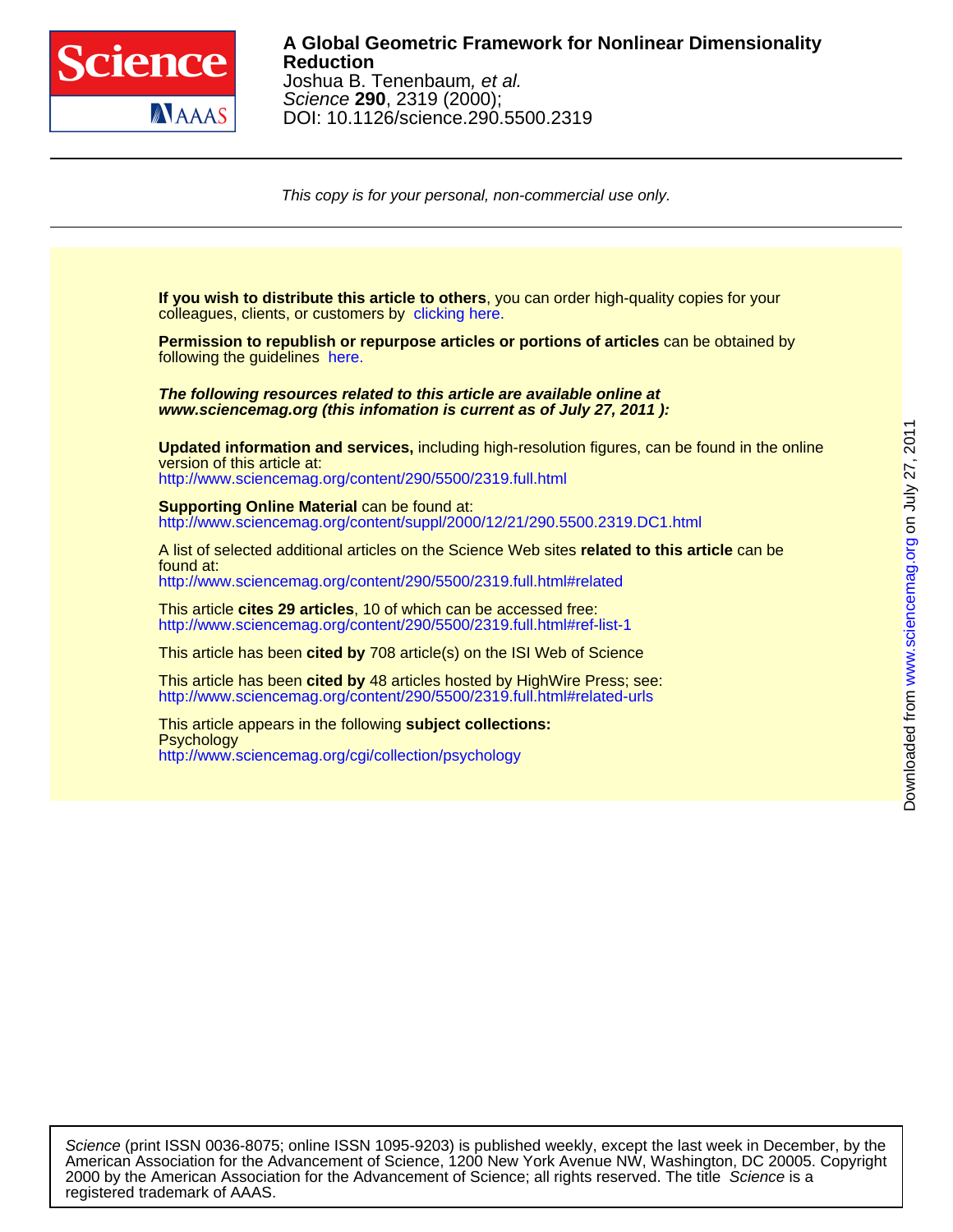23; right 36, 13, and 27); superior frontal gyrus (left 29, 31, and 45; right 17, 35, and 37).

- 17. Although the improvement in WM performance with cholinergic enhancement was a nonsignificant trend in the current study  $(P = 0.07)$ , in a previous study (9) with a larger sample  $(n = 13)$  the effect was highly significant ( $P < 0.001$ ). In the current study, we analyzed RT data for six of our seven subjects because the behavioral data for one subject were unavailable due to a computer failure. The difference in the significance of the two findings is simply a result of the difference in sample sizes. A power analysis shows that the size of the RT difference and variability in the current sample would yield a significant result  $(P = 0.01)$  with a sample size of 13. During the memory trials, mean RT was 1180 ms during placebo and 1119 ms during physostigmine. During the control trials, mean RT was 735 ms during placebo and 709 ms during physostigmine, a difference that did not approach significance  $(P = 0.24)$ , suggesting that the effect of cholinergic enhancement on WM performance is not due to a nonspecific increase in arousal.
- 18. Matched-pair *t* tests (two-tailed) were used to test the significance of drug-related changes in the volume of regions of interest that showed significant response contrasts.
- 19. H. Sato, Y. Hata, H. Masui, T. Tsumoto, *J. Neurophysiol.* **55**, 765 (1987).
- 20. M. E. Hasselmo, *Behav. Brain Res*. **67**, 1 (1995).
- 21. M. G. Baxter, A. A. Chiba, *Curr. Opin. Neurobiol.* **9**, 178 (1999).
- 22. B. J. Everitt, T. W. Robbins, *Annu. Rev. Psychol.* **48**, 649 (1997).
- 23. R. Desimone, J. Duncan, *Annu. Rev. Neurosci.* **18**, 193 (1995).
- 24. P. C. Murphy, A. M. Sillito, *Neuroscience* **40**, 13 (1991).
- 25. M. Corbetta, F. M. Miezin, S. Dobmeyer, G. L. Shulman, S. E. Peterson, *J. Neurosci.* **11**, 2383 (1991).
- 26. J. V. Haxby *et al.*, *J. Neurosci.* **14**, 6336 (1994).
- 27. A. Rosier, L. Cornette, G. A. Orban, *Neuropsychobiology* **37**, 98 (1998).
- 28. M. E. Hasselmo, B. P. Wyble, G. V. Wallenstein, *Hippocampus* **6**, 693 (1996).

# A Global Geometric Framework for Nonlinear Dimensionality Reduction

Joshua B. Tenenbaum,<sup>1\*</sup> Vin de Silva,<sup>2</sup> John C. Langford<sup>3</sup>

Scientists working with large volumes of high-dimensional data, such as global climate patterns, stellar spectra, or human gene distributions, regularly confront the problem of dimensionality reduction: finding meaningful low-dimensional structures hidden in their high-dimensional observations. The human brain confronts the same problem in everyday perception, extracting from its high-dimensional sensory inputs-30,000 auditory nerve fibers or 10<sup>6</sup> optic nerve fibers—a manageably small number of perceptually relevant features. Here we describe an approach to solving dimensionality reduction problems that uses easily measured local metric information to learn the underlying global geometry of a data set. Unlike classical techniques such as principal component analysis (PCA) and multidimensional scaling (MDS), our approach is capable of discovering the nonlinear degrees of freedom that underlie complex natural observations, such as human handwriting or images of a face under different viewing conditions. In contrast to previous algorithms for nonlinear dimensionality reduction, ours efficiently computes a globally optimal solution, and, for an important class of data manifolds, is guaranteed to converge asymptotically to the true structure.

A canonical problem in dimensionality reduction from the domain of visual perception is illustrated in Fig. 1A. The input consists of many images of a person's face observed under different pose and lighting conditions, in no particular order. These images can be thought of as points in a high-dimensional vector space, with each input dimension corresponding to the brightness of one pixel in the image or the firing rate of one retinal ganglion cell. Although the input dimension-

ality may be quite high (e.g., 4096 for these 64 pixel by 64 pixel images), the perceptually meaningful structure of these images has many fewer independent degrees of freedom. Within the 4096-dimensional input space, all of the images lie on an intrinsically threedimensional manifold, or constraint surface, that can be parameterized by two pose variables plus an azimuthal lighting angle. Our goal is to discover, given only the unordered high-dimensional inputs, low-dimensional representations such as Fig. 1A with coordinates that capture the intrinsic degrees of freedom of a data set. This problem is of central importance not only in studies of vision  $(1-5)$ , but also in speech  $(6, 7)$ , motor control (*8*, *9*), and a range of other physical and biological sciences (*10*–*12*).

- 29. S. P. Mewaldt, M. M. Ghoneim, *Pharmacol. Biochem. Behav.* **10**, 1205 (1979).
- 30. M. Petrides, *Philos. Trans. R. Soc. London Ser. B* **351**, 1455 (1996).
- 31. M. E. Hasselmo, E. Fransen, C. Dickson, A. A. Alonso, *Ann. N.Y. Acad. Sci*. **911**, 418 (2000).
- 32. M. M. Mesulam, *Prog. Brain Res.* **109**, 285 (1996).
- 33. R. T. Bartus, R. L. Dean III, B. Beer, A. S. Lippa, *Science* **217**, 408 (1985).
- 34. N. Qizilbash *et al.*, *JAMA* **280**, 1777 (1998).
- 35. J. V. Haxby, J. Ma. Maisog, S. M. Courtney, in *Mapping and Modeling the Human Brain*, P. Fox, J. Lancaster, K. Friston, Eds. ( Wiley, New York, in press).
- 36. We express our appreciation to S. Courtney, R. Desimone, Y. Jiang, S. Kastner, L. Latour, A. Martin, L. Pessoa, and L. Ungerleider for careful and critical review of the manuscript. We also thank M. B. Schapiro and S. I. Rapoport for input during early stages of this project. This research was supported by the National Institute on Mental Health and National Institute on Aging Intramural Research Programs.

7 August 2000; accepted 15 November 2000

The classical techniques for dimensionality reduction, PCA and MDS, are simple to implement, efficiently computable, and guaranteed to discover the true structure of data lying on or near a linear subspace of the high-dimensional input space (*13*). PCA finds a low-dimensional embedding of the data points that best preserves their variance as measured in the high-dimensional input space. Classical MDS finds an embedding that preserves the interpoint distances, equivalent to PCA when those distances are Euclidean. However, many data sets contain essential nonlinear structures that are invisible to PCA and MDS (*4*, *5*, *11*, *14*). For example, both methods fail to detect the true degrees of freedom of the face data set (Fig. 1A), or even its intrinsic three-dimensionality (Fig. 2A). **OTHERRATE STATES CONTRANEE CONTRANEE CONTRANEE CONTRANEE CONTRANEE CONTRANEE CONTRANEE CONTRANEE CONTRANEE CONTRANEE CONTRANEE CONTRANEE CONTRANEE CONTRANEE CONTRANEE CONTRANEE CONTRANEE CONTRANEE CONTRANEE CONTRANEE CON** 

Here we describe an approach that combines the major algorithmic features of PCA and MDS—computational efficiency, global optimality, and asymptotic convergence guarantees—with the flexibility to learn a broad class of nonlinear manifolds. Figure 3A illustrates the challenge of nonlinearity with data lying on a two-dimensional "Swiss roll": points far apart on the underlying manifold, as measured by their geodesic, or shortest path, distances, may appear deceptively close in the high-dimensional input space, as measured by their straight-line Euclidean distance. Only the geodesic distances reflect the true low-dimensional geometry of the manifold, but PCA and MDS effectively see just the Euclidean structure; thus, they fail to detect the intrinsic twodimensionality (Fig. 2B).

Our approach builds on classical MDS but seeks to preserve the intrinsic geometry of the data, as captured in the geodesic manifold distances between all pairs of data points. The crux is estimating the geodesic distance between faraway points, given only input-space distances. For neighboring points, inputspace distance provides a good approxima-

<sup>&</sup>lt;sup>1</sup>Department of Psychology and <sup>2</sup>Department of Mathematics, Stanford University, Stanford, CA 94305, USA. <sup>3</sup>Department of Computer Science, Carnegie Mellon University, Pittsburgh, PA 15217, USA.

<sup>\*</sup>To whom correspondence should be addressed. Email: jbt@psych.stanford.edu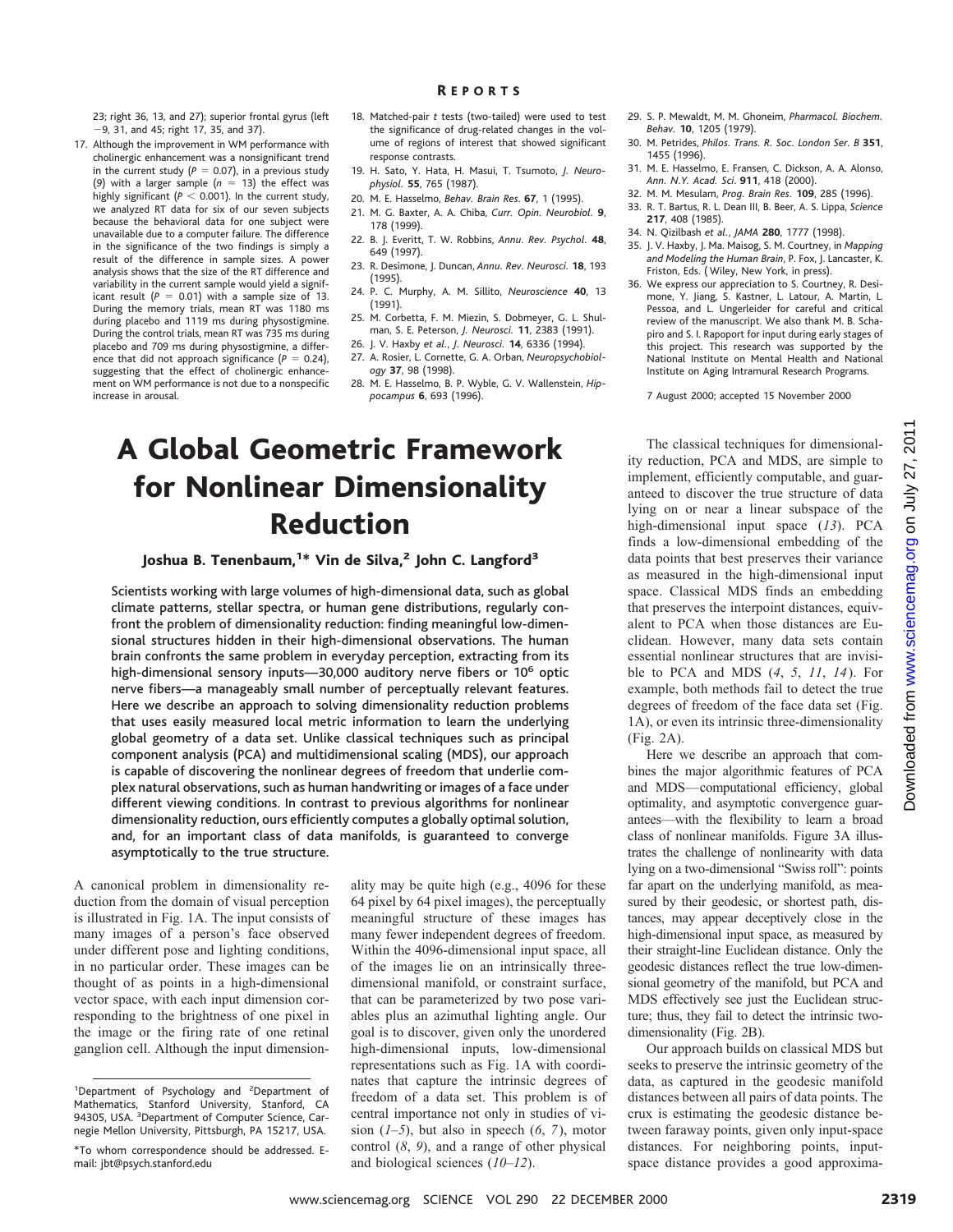tion to geodesic distance. For faraway points, geodesic distance can be approximated by adding up a sequence of "short hops" between neighboring points. These approximations are computed efficiently by finding shortest paths in a graph with edges connecting neighboring data points.

The complete isometric feature mapping, or Isomap, algorithm has three steps, which are detailed in Table 1. The first step determines which points are neighbors on the manifold *M*, based on the distances  $d<sub>X</sub>(i,j)$ between pairs of points *i*,*j* in the input space

**Fig. 1.** (**A**) A canonical dimensionality reduction problem from visual perception. The input consists of a sequence of 4096-dimensional vectors, representing the brightness values of 64 pixel by 64 pixel images of a face rendered with different poses and lighting directions. Applied to  $N = 698$ raw images, Isomap  $(K = 6)$  learns a three-dimensional embedding of the data's intrinsic geometric structure. A two-dimensional projection is shown, with a sample of the original input images (red circles) superimposed on all the data points (blue) and horizontal sliders (under the images) representing the third dimension. Each coordinate axis of the embedding correlates highly with one degree of freedom underlying the original data: leftright pose (*x* axis,  $R = 0.99$ ), up-down pose (*y* axis,  $R = 0.90$ ), and lighting direction (slider position,  $R = 0.92$ ). The input-space distances  $d_x(i,j)$ given to Isomap were Euclidean distances between the 4096-dimensional image vectors. (**B**) Isomap applied to  $N = 1000$  handwritten "2"s from the MNIST database (*40*). The two most significant dimensions in the Isomap embedding, shown here, articulate the major features of the "2": bottom loop (*x* axis) and top arch ( *y* axis). Input-space distances  $d_x(i,j)$  were measured by tangent distance, a metric designed to capture the invariances relevant in handwriting recognition (41). Here we used  $\epsilon$ -Isomap (with  $\epsilon = 4.2$ ) because we did not expect a constant dimensionality to hold over the whole data set; consistent with this, Isomap finds several tendrils projecting from the higher dimensional mass of data and representing successive exaggerations of an extra stroke or ornament in the digit.

*X*. Two simple methods are to connect each point to all points within some fixed radius  $\epsilon$ , or to all of its *K* nearest neighbors (*15*). These neighborhood relations are represented as a weighted graph *G* over the data points, with edges of weight  $d_x(i, j)$  between neighboring points (Fig. 3B).

In its second step, Isomap estimates the geodesic distances  $d_M(i,j)$  between all pairs of points on the manifold *M* by computing their shortest path distances  $d_G(i,j)$  in the graph *G*. One simple algorithm (*16*) for finding shortest paths is given in Table 1.

The final step applies classical MDS to the matrix of graph distances  $D_G = \{d_G(i,j)\},\$ constructing an embedding of the data in a *d*-dimensional Euclidean space *Y* that best preserves the manifold's estimated intrinsic geometry (Fig. 3C). The coordinate vectors **y***<sup>i</sup>* for points in *Y* are chosen to minimize the cost function

$$
E = ||\tau(D_G) - \tau(D_Y)||_{L^2}
$$
 (1)

where  $D<sub>y</sub>$  denotes the matrix of Euclidean distances  $\{d_y(i,j) = ||\mathbf{y}_i - \mathbf{y}_j||\}$  and  $\|A\|_{L^2}$ the *L*<sup>2</sup> matrix norm  $\sqrt{\sum_{i,j} A_{ij}^2}$ . The  $\tau$  operator

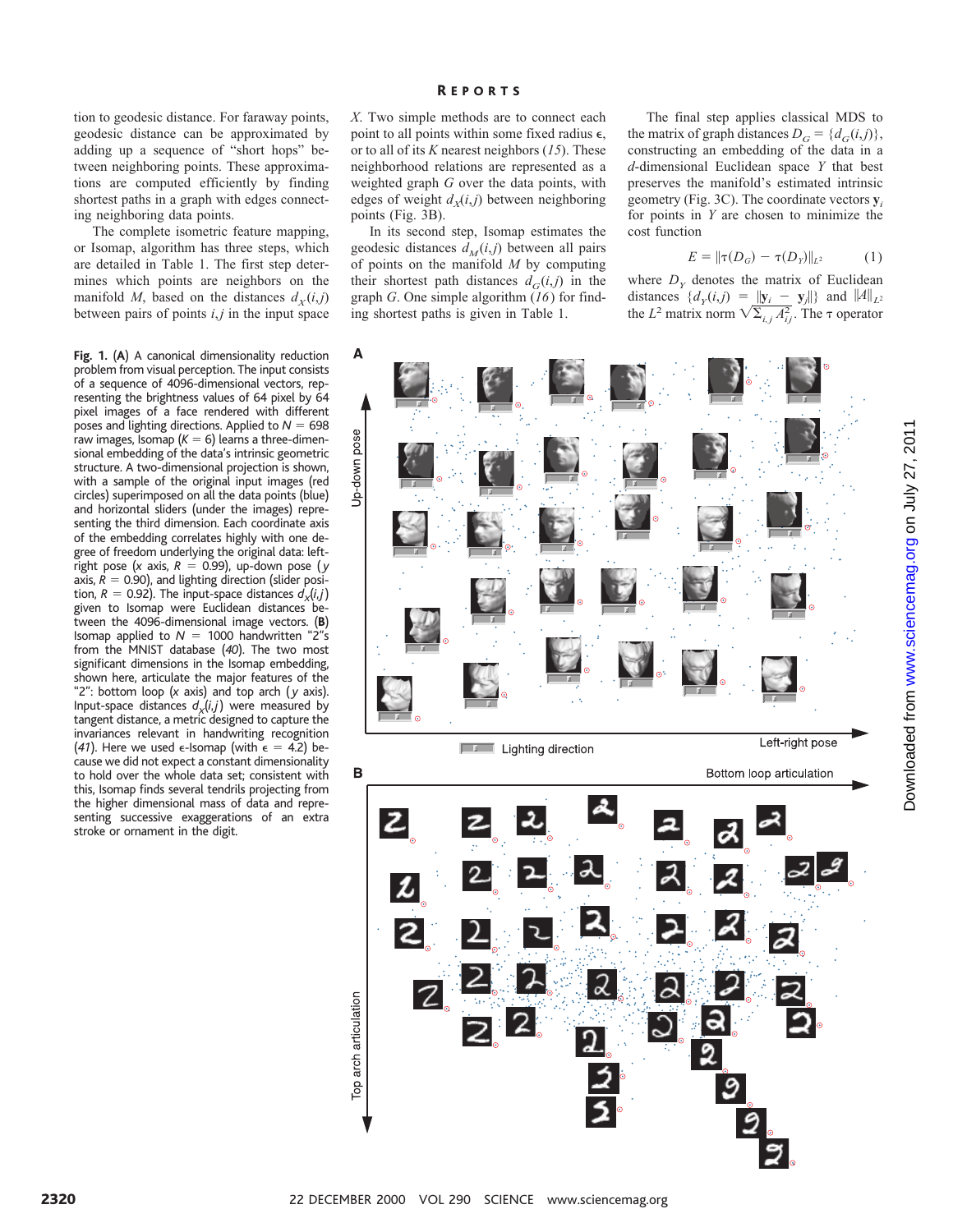converts distances to inner products (*17*), which uniquely characterize the geometry of the data in a form that supports efficient optimization. The global minimum of Eq. 1 is achieved by setting the coordinates  $y_i$  to the top *d* eigenvectors of the matrix  $\tau(D_G)$  (13).

As with PCA or MDS, the true dimensionality of the data can be estimated from the decrease in error as the dimensionality of *Y* is increased. For the Swiss roll, where classical methods fail, the residual variance of Isomap correctly bottoms out at  $d = 2$ (Fig. 2B).

Just as PCA and MDS are guaranteed, given sufficient data, to recover the true structure of linear manifolds, Isomap is guaranteed asymptotically to recover the true dimensionality and geometric structure of a strictly larger class of nonlinear manifolds. Like the Swiss roll, these are manifolds

**Fig. 2.** The residual variance of PCA (open triangles), MDS [open triangles in (A) through (C); open circles in (D)], and Isomap (filled circles) on four data sets (*42*). (**A**) Face images varying in pose and illumination (Fig. 1A). (**B**) Swiss roll data (Fig. 3). (**C**) Hand images varying in finger extension and wrist rotation (*20*). (**D**) Handwritten "2"s (Fig. 1B). In all cases, residual variance decreases as the dimensionality *d* is increased. The intrinsic dimensionality of the data can be estimated by looking for the "elbow"



whose intrinsic geometry is that of a convex region of Euclidean space, but whose ambient geometry in the high-dimensional input space may be highly folded, twisted, or curved. For non-Euclidean manifolds, such as a hemisphere or the surface of a doughnut, Isomap still produces a globally optimal lowdimensional Euclidean representation, as measured by Eq. 1.

These guarantees of asymptotic convergence rest on a proof that as the number of data points increases, the graph distances  $d_G(i,j)$  provide increasingly better approximations to the intrinsic geodesic distances  $d<sub>M</sub>(i,j)$ , becoming arbitrarily accurate in the limit of infinite data (*18*, *19*). How quickly  $d_G(i,j)$  converges to  $d_M(i,j)$  depends on certain parameters of the manifold as it lies within the high-dimensional space (radius of curvature and branch separation) and on the



at which this curve ceases to decrease significantly with added dimensions. Arrows mark the true or approximate dimensionality, when known. Note the tendency of PCA and MDS to overestimate the dimensionality, in contrast to Isomap.

density of points. To the extent that a data set presents extreme values of these parameters or deviates from a uniform density, asymptotic convergence still holds in general, but the sample size required to estimate geodesic distance accurately may be impractically large.

Isomap's global coordinates provide a simple way to analyze and manipulate highdimensional observations in terms of their intrinsic nonlinear degrees of freedom. For a set of synthetic face images, known to have three degrees of freedom, Isomap correctly detects the dimensionality (Fig. 2A) and separates out the true underlying factors (Fig. 1A). The algorithm also recovers the known low-dimensional structure of a set of noisy real images, generated by a human hand varying in finger extension and wrist rotation (Fig. 2C) (*20*). Given a more complex data set of handwritten digits, which does not have a clear manifold geometry, Isomap still finds globally meaningful coordinates (Fig. 1B) and nonlinear structure that PCA or MDS do not detect (Fig. 2D). For all three data sets, the natural appearance of linear interpolations between distant points in the low-dimensional coordinate space confirms that Isomap has captured the data's perceptually relevant structure (Fig. 4).

Previous attempts to extend PCA and MDS to nonlinear data sets fall into two broad classes, each of which suffers from limitations overcome by our approach. Local linear techniques (*21*–*23*) are not designed to represent the global structure of a data set within a single coordinate system, as we do in Fig. 1. Nonlinear techniques based on greedy optimization procedures (*24*–*30*) attempt to discover global structure, but lack the crucial algorithmic features that Isomap inherits from PCA and MDS: a noniterative, polynomial time procedure with a guarantee of global optimality; for intrinsically Euclidean man-



**Fig. 3.** The "Swiss roll" data set, illustrating how Isomap exploits geodesic paths for nonlinear dimensionality reduction. (**A**) For two arbitrary points (circled) on a nonlinear manifold, their Euclidean distance in the highdimensional input space (length of dashed line) may not accurately reflect their intrinsic similarity, as measured by geodesic distance along the low-dimensional manifold (length of solid curve). (**B**) The neighborhood graph *G* constructed in step one of Isomap (with  $K = 7$  and  $N = 1$ 

1000 data points) allows an approximation (red segments) to the true geodesic path to be computed efficiently in step two, as the shortest path in *G*. (**C**) The two-dimensional embedding recovered by Isomap in step three, which best preserves the shortest path distances in the neighborhood graph (overlaid). Straight lines in the embedding (blue) now represent simpler and cleaner approximations to the true geodesic paths than do the corresponding graph paths (red).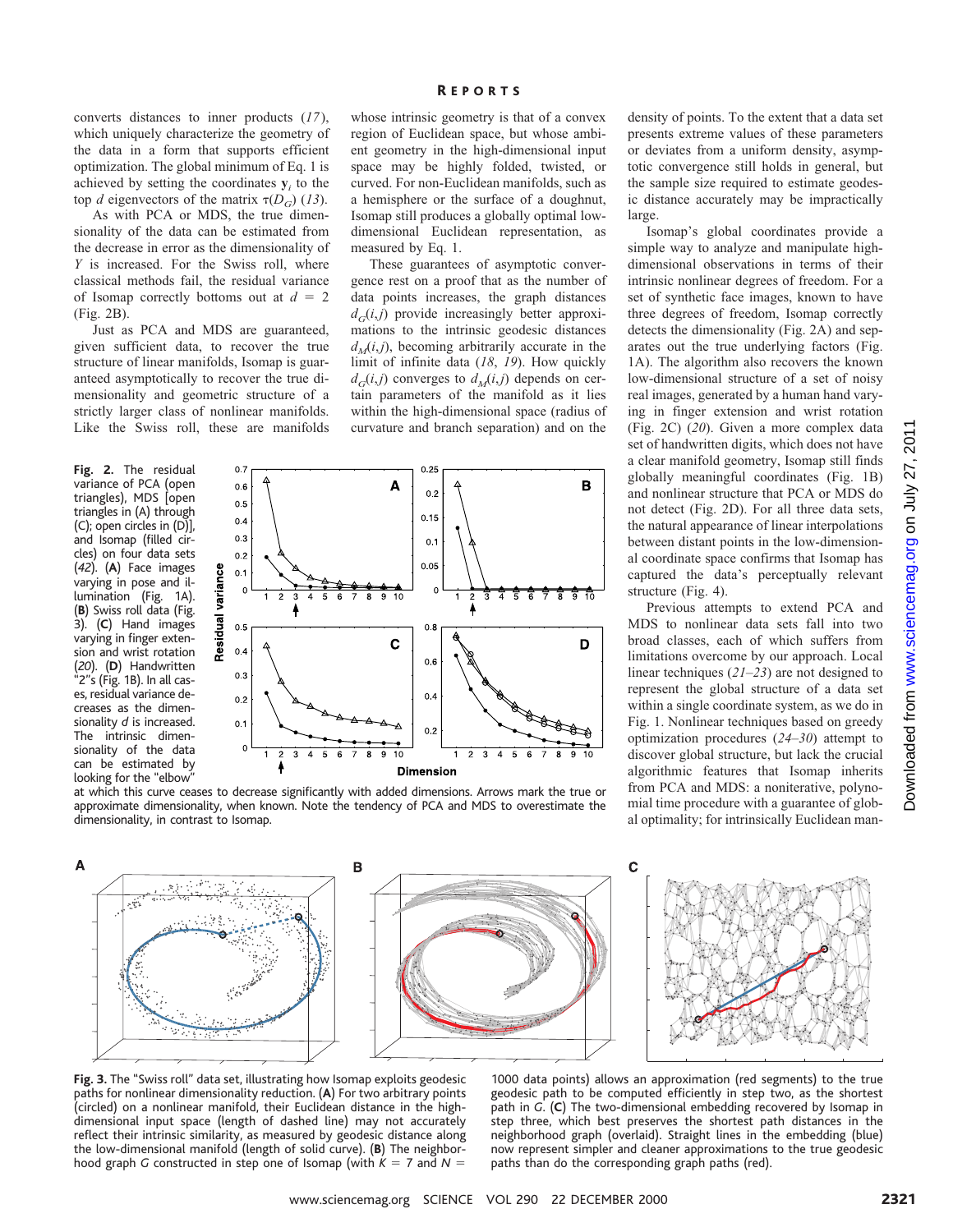**Table 1.** The Isomap algorithm takes as input the distances  $d_x(i,j)$  between all pairs *i*, *j* from *N* data points in the high-dimensional input space *X*, measured either in the standard Euclidean metric (as in Fig. 1A) or in some domain-specific metric (as in Fig. 1B). The algorithm outputs coordinate vectors **y***<sup>i</sup>* in a *d*-dimensional Euclidean space *Y* that (according to Eq. 1) best represent the intrinsic geometry of the data. The only free parameter (e or *K* ) appears in Step 1.

| Step |                                   |                                                                                                                                                                                                                                                                                                                                                                                 |
|------|-----------------------------------|---------------------------------------------------------------------------------------------------------------------------------------------------------------------------------------------------------------------------------------------------------------------------------------------------------------------------------------------------------------------------------|
| 1    | Construct neighborhood graph      | Define the graph G over all data points by connecting<br>points <i>i</i> and <i>j</i> if [as measured by $d_v(i, j)$ ] they are<br>closer than $\epsilon$ ( $\epsilon$ -Isomap), or if <i>i</i> is one of the K<br>nearest neighbors of <i>j</i> ( <i>K</i> -Isomap). Set edge lengths<br>equal to $d_v(i,j)$ .                                                                 |
| 2    | Compute shortest paths            | Initialize $d_c(i,j) = d_x(i,j)$ if i,j are linked by an edge;<br>$d_c(i, i) = \infty$ otherwise. Then for each value of $k =$<br>1, 2, , N in turn, replace all entries $d_c(i,j)$ by<br>$min{d_c(i, i), d_c(i,k) + d_c(k, i)}$ . The matrix of final<br>values $D_c = \{d_c(i,j)\}\$ will contain the shortest path<br>distances between all pairs of points in $G$ (16, 19). |
| 3    | Construct d-dimensional embedding | Let $\lambda_{p}$ be the p-th eigenvalue (in decreasing order) of<br>the matrix $\tau(D_G)$ (17), and $v_p^i$ be the <i>i</i> -th<br>component of the $p$ -th eigenvector. Then set the<br>$p$ -th component of the $d$ -dimensional coordinate<br>vector $\mathbf{y}_i$ equal to $\sqrt{\lambda_p}v_p^i$ .                                                                     |



the Isomap coordinate space (analogous to the blue line in Fig. 3C) implement perceptually natural but highly nonlinear "morphs" of the corresponding high-dimensional observations (*43*) by transforming them approximately along geodesic paths (analogous to the solid curve in Fig. 3A). (**A**) Interpolations in a three-dimensional embedding of face images (Fig. 1A). (**B**) Interpolations in a fourdimensional embedding of hand images (*20*) appear as natural hand movements when viewed in quick succession, even though no such motions occurred in the observed data. (**C**) Interpolations in a six-dimensional embedding of handwritten "2"s (Fig. 1B) preserve continuity not only in the visual features of loop and arch articulation, but also in the implied pen trajectories, which are the true degrees of freedom underlying those appearances.

ifolds, a guarantee of asymptotic convergence to the true structure; and the ability to discover manifolds of arbitrary dimensionality, rather than requiring a fixed *d* initialized from the beginning or computational resources that increase exponentially in *d*.

Here we have demonstrated Isomap's performance on data sets chosen for their visually compelling structures, but the technique may be applied wherever nonlinear geometry complicates the use of PCA or MDS. Isomap complements, and may be combined with, linear extensions of PCA based on higher order statistics, such as independent component analysis (*31*, *32*). It may also lead to a better understanding of how the brain comes to represent the dynamic appearance of objects, where psychophysical studies of apparent motion (*33*, *34*) suggest a central role for geodesic transformations on nonlinear manifolds (*35*) much like those studied here.

#### **References and Notes**

- 1. M. P. Young, S. Yamane, *Science* **256**, 1327 (1992).
- 2. R. N. Shepard, *Science* **210**, 390 (1980).
- 3. M. Turk, A. Pentland, *J. Cogn. Neurosci.* **3**, 71 (1991). 4. H. Murase, S. K. Nayar, *Int. J. Comp. Vision* **14**, 5
- (1995). 5. J. W. McClurkin, L. M. Optican, B. J. Richmond, T. J. Gawne, *Science* **253**, 675 (1991).
- 6. J. L. Elman, D. Zipser, *J. Acoust. Soc. Am.* **83**, 1615 (1988).
- 7. W. Klein, R. Plomp, L. C. W. Pols, *J. Acoust. Soc. Am.* **48**, 999 (1970).
- 8. E. Bizzi, F. A. Mussa-Ivaldi, S. Giszter, *Science* **253**, 287 (1991).
- 9. T. D. Sanger, *Adv. Neural Info. Proc. Syst.* **7**, 1023 (1995).
- 10. J. W. Hurrell, *Science* **269**, 676 (1995).
- 11. C. A. L. Bailer-Jones, M. Irwin, T. von Hippel, *Mon. Not. R. Astron. Soc.* **298**, 361 (1997).
- 12. P. Menozzi, A. Piazza, L. Cavalli-Sforza, *Science* **201**, 786 (1978).
- 13. K. V. Mardia, J. T. Kent, J. M. Bibby, *Multivariate Analysis*, (Academic Press, London, 1979).
- 14. A. H. Monahan, *J. Clim.*, in press.
- 15. The scale-invariant *K* parameter is typically easier to set than  $\epsilon$ , but may yield misleading results when the

local dimensionality varies across the data set. When available, additional constraints such as the temporal ordering of observations may also help to determine neighbors. In earlier work (*36*) we explored a more complex method (*37*), which required an order of magnitude more data and did not support the theoretical performance guarantees we provide here for e- and *K*-Isomap.

- 16. This procedure, known as Floyd's algorithm, requires *O*(*N*3) operations. More efficient algorithms exploiting the sparse structure of the neighborhood graph can be found in (*38*).
- 17. The operator  $\tau$  is defined by  $\tau(D) = -HSH/2$ , where *S* is the matrix of squared distances  $\{S_{ij} = D_{ij}^2\}$ , and *H* is
- the "centering matrix"  $\{H_{ij} = \delta_{ij} 1/N\}$  (13).<br>18. Our proof works by showing that for a sufficiently high density  $(\alpha)$  of data points, we can always choose a neighborhood size (e or *K*) large enough that the graph will (with high probability) have a path not much longer than the true geodesic, but small enough to prevent edges that "short circuit" the true geometry of the manifold. More precisely, given arbitrarily small values of  $\lambda_1$ ,  $\lambda_2$ , and  $\mu$ , we can guarantee that with probability at least  $1 - \mu$ , estimates of the form

 $(1 - \lambda_1) d_M(i,j) \leq d_G(i,j) \leq (1 + \lambda_2) d_M(i,j)$ 

will hold uniformly over all pairs of data points *i*, *j*. For e-Isomap, we require

$$
\varepsilon \leq (2/\pi)r_0\,\sqrt{24\lambda_1}, \qquad \varepsilon < s_0,
$$

$$
\alpha > [\text{log}(V/\mu \eta_d (\lambda_2 \varepsilon/16)^d)]/\eta_d (\lambda_2 \varepsilon/8)^d
$$

where  $r_0$  is the minimal radius of curvature of the manifold  $M$  as embedded in the input space  $X$ ,  $s_{0}$  is the minimal branch separation of *M* in *X*, *V* is the (*d*-dimensional) volume of *M*, and (ignoring boundary effects)  $\eta_d$  is the volume of the unit ball in Euclidean *d*-space. For *K*-Isomap, we let e be as above and fix the ratio  $(K + 1)/\alpha = \eta_d (\epsilon/2)^d/2$ . We then require

$$
e^{-(K+1)/4} \le \mu \eta_d (\epsilon/4)^d/4V,
$$
  
\n $(e/4)^{(K+1)/2} \le \mu \eta_d (\epsilon/8)^d/16V,$ 

 $\alpha$   $>$   $[$  4 log(8V/ $\mu$  $\eta_d(\lambda_2 \epsilon/32\pi)^d$ )]/ $\eta_d(\lambda_2 \epsilon/16\pi)^d$ 

The exact content of these conditions—but not their general form—depends on the particular technical assumptions we adopt. For details and extensions to nonuniform densities, intrinsic curvature, and boundary effects, see http://isomap.stanford.edu.

- 19. In practice, for finite data sets,  $d_G(i,j)$  may fail to approximate  $d_M(i,j)$  for a small fraction of points that are disconnected from the giant component of the neighborhood graph *G*. These outliers are easily detected as having infinite graph distances from the majority of other points and can be deleted from further analysis.
- 20. The Isomap embedding of the hand images is available at *Science* Online at www.sciencemag.org/cgi/ content/full/290/5500/2319/DC1. For additional material and computer code, see http://isomap. stanford.edu.
- 21. R. Basri, D. Roth, D. Jacobs, *Proceedings of the IEEE Conference on Computer Vision and Pattern Recognition* (1998), pp. 414–420.
- 22. C. Bregler, S. M. Omohundro, *Adv*. *Neural Info*. *Proc*. *Syst*. **7**, 973 (1995).
- 23. G. E. Hinton, M. Revow, P. Dayan, *Adv*. *Neural Info*. *Proc*. *Syst*. **7**, 1015 (1995).
- 24. R. Durbin, D. Willshaw, *Nature* **326**, 689 (1987).
- 25. T. Kohonen, *Self-Organisation and Associative Memory* (Springer-Verlag, Berlin, ed. 2, 1988), pp. 119– 157.
- 26. T. Hastie, W. Stuetzle, *J*. *Am*. *Stat*. *Assoc*. **84**, 502 (1989).
- 27. M. A. Kramer, *AIChE J.* **37**, 233 (1991).
- 28. D. DeMers, G. Cottrell, *Adv*. *Neural Info*. *Proc*. *Syst*. **5**, 580 (1993).
- 29. R. Hecht-Nielsen, *Science* **269**, 1860 (1995). 30. C. M. Bishop, M. Svense´n, C. K. I. Williams, *Neural Comp*. **10**, 215 (1998).
- 31. P. Comon, *Signal Proc*. **36**, 287 (1994).
- 32. A. J. Bell, T. J. Sejnowski, *Neural Comp*. **7**, 1129
- (1995).
- 33. R. N. Shepard, S. A. Judd, *Science* **191**, 952 (1976).
- 34. M. Shiffrar, J. J. Freyd, *Psychol*. *Science* **1**, 257 (1990).